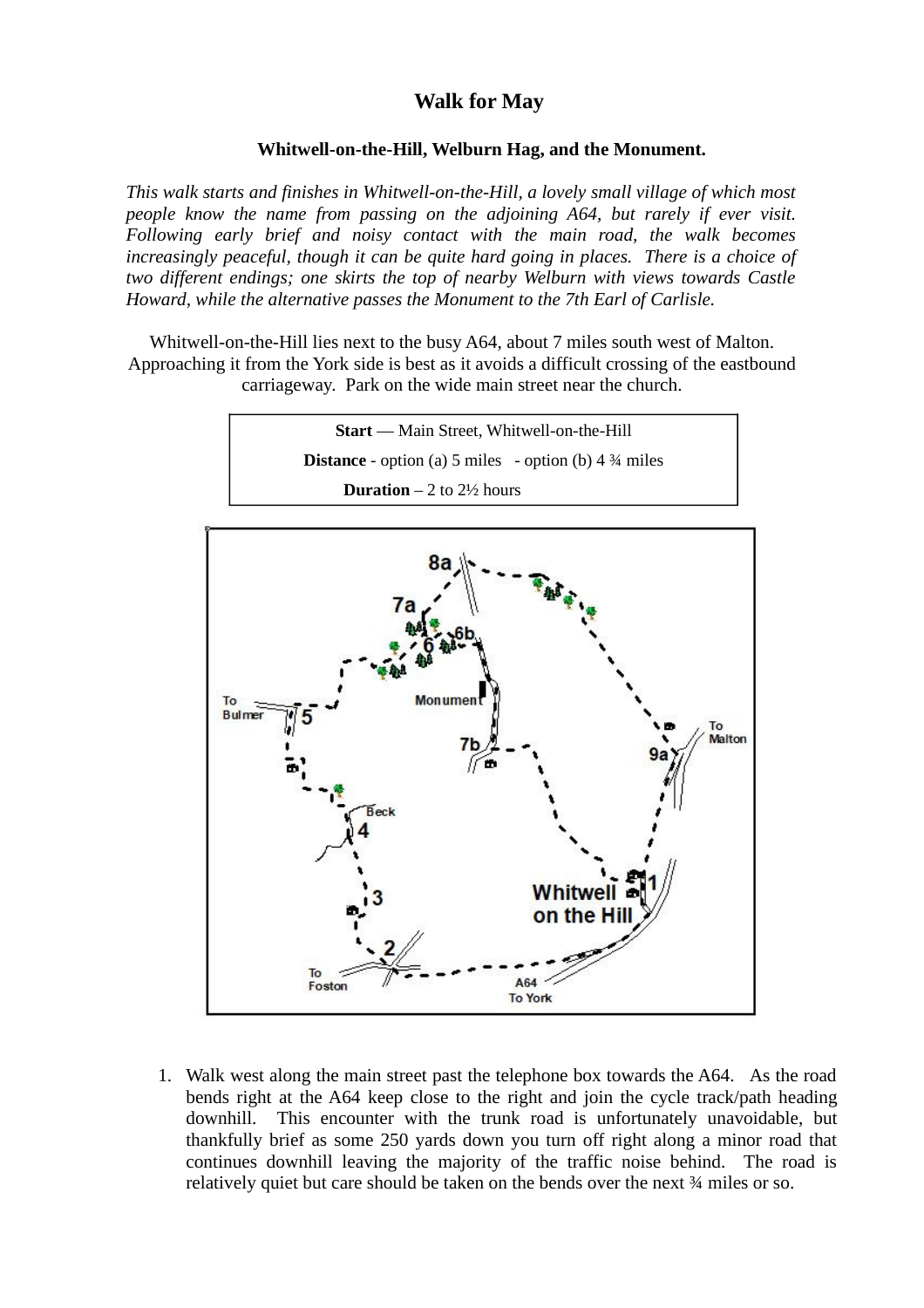- 2. At the cross-roads go over the road signposted Hovingham at around 2 o'clock and join the public footpath waymarked 'Bulmer 1¾ miles'. A little further along pass to the far right of the farm buildings, then through the gate to join a track.
- 3. As the track enters a field the angle of the waymark is rather confusing. It appears to point towards a large oak tree in the hedge across the field whereas your target is actually a gap in the hedge in the corner of the field some 30 yards to the right of that tree. Pass through the gap and continue on the same line until you reach the next hedge. If you have followed the right line you will find there a wooden bridge by which to cross the beck.
- 4. Once over the beck turn right and continue uphill with the beck on your right. In the corner of the field the path turns sharp left and heads for the left hand side of the small wood above. Skirt round the edge of the wood then left along the hedge side until you reach a waymark showing the direction of the diverted path. This guides you along the hedge side then sharp left at the tree (waymark) to pass through a gate and join a tarmaced drive. Go right along the drive.
- 5. At the bend in the drive, go through into the field and join the waymarked track signposted 'Bulmer Hag'. As the track narrows carry straight on along the path at the edge of the field towards the small wood, at which the path turns sharp right and heads quite steeply uphill. At the top of the hill the path passes right into the next field then skirts the hedge before dropping right at the woods edge where a gate gives access to the wood. Go through the gate and continue on the clear but slightly overgrown path which is almost level for quite a distance before dropping slightly into a clearing.
- 6. In the clearing the path forks at a waymark post and you have the choice of finishes to the walk. (For option (b) go to point 6(b) below). For option (a) turn left and follow the path as it rises and reaches a gate into a field.
- 7. (a) On entering the field go almost straight ahead towards the end of the row of trees opposite. The exit from the field is through a gap in the hedge and you come to a road.
- 8. (a) Go left at the road and 20 yards down cross the road and go up the track leading slightly uphill. As the track rises there are good views on your left over the Castle Howard Estate, its Pyramid, the Mausoleum and the Castle itself, with Welburn village nestling between. Stay on the track for about a mile.
- 9. (a) The track meets a minor road, just short of the busy A64. Go sharp right on the minor road, past the church and back to the start.

**6. (b)** Take the right fork and follow the path as it rises through quite muddy ground to meet a track. Go left at the track and it soon meets a road. Go right along the wide verge towards the Monument ahead. The steps at the base of the recently restored Monument appear deceptively accessible until you almost reach it and find a fence in a ditch preventing access. After attempting to translate the Latin date on the monument, carry on along the road about  $\frac{1}{4}$  of a mile to the next bend. The verge is narrow for the first 150 yards so take extra care. After that a wider grass verge has a narrow path trodden allowing you to walk about a yard off the carriageway.

**7 (b)** At the farm buildings on the bend, cross the road and go left on the waymarked footpath. At the brow of the hill take the waymarked path to the right and follow this